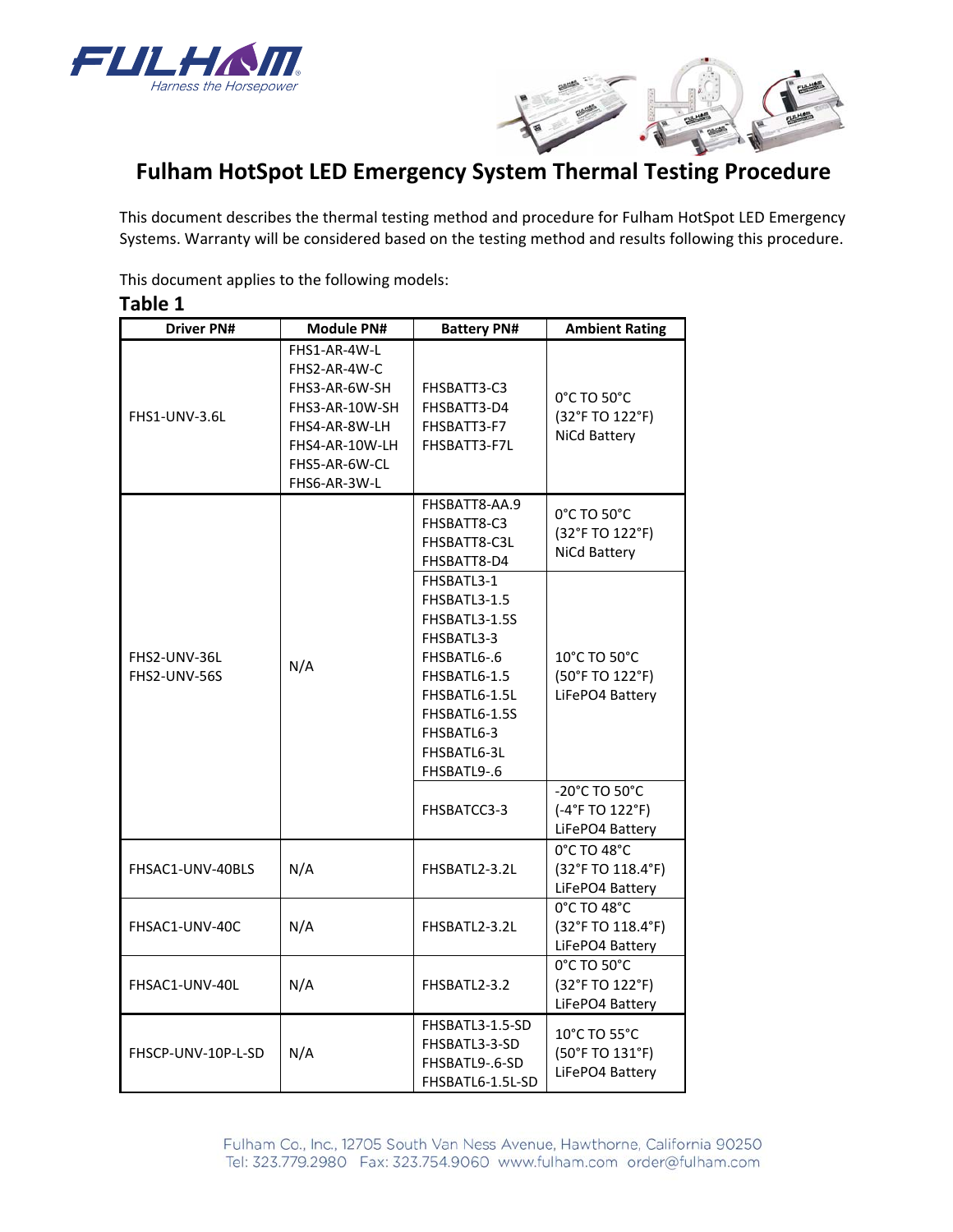



# Testing checklist:

- A total of nine thermocouples will be needed for this test.
- Thermocouple junctions should be fused.
- All thermocouples should comply with the requirement specified in ASTM MNL 12 and as listed in the table of the limits of error specified in NIST ITS 90.
- A "Certificate of Conformance" should be accompanied with thermocouples used.
- Temperature scanner with a minimum of 9 channels for thermocouple measurements is recommended. Make sure that thermocouple type selected is compatible with the temperature scanner.

# Thermocouple placement:

- 6 Thermocouples shall be placed inside the luminaire at the locations specified in Figure 1; each being a distance of 2 inches away from the case and no more than 1.5 inches in height (height of the case).
- 1 Thermocouple shall be placed on the Tc point on the case of the driver, see Figure 2, this only applied to models FHSAC1‐UNV‐40BLS/ FHSAC1‐UNV‐40C/ FHSAC1‐UNV‐40L.
- 2 Thermocouples will be placed 18 inches away from the luminaire at opposite ends to monitor room temperature.

# Test Conditions:

Luminaire shall be placed in a room with a stable ambient temperature of  $25^{\circ}C$  ( $\pm 5^{\circ}C$ ) and allowed to operate for a minimum of 4 hrs. under full load conditions. This will allow enough time for temperatures inside the luminaire to increase to the maximum value and stabilize.

#### Temperature Measurement:

- Once 4 hours of operation have elapsed, commence recording the temperature measurements observed on the temperature scanner.
- Measurements should be take three times at 15 min intervals, temperature readings should not fluctuate more than (±)1°C. This will prove that temperature readings inside the luminaire have stabilized and are accurate.
- If temperature readings have not stabilized, the luminaire should be left operational until test results meet required criteria above.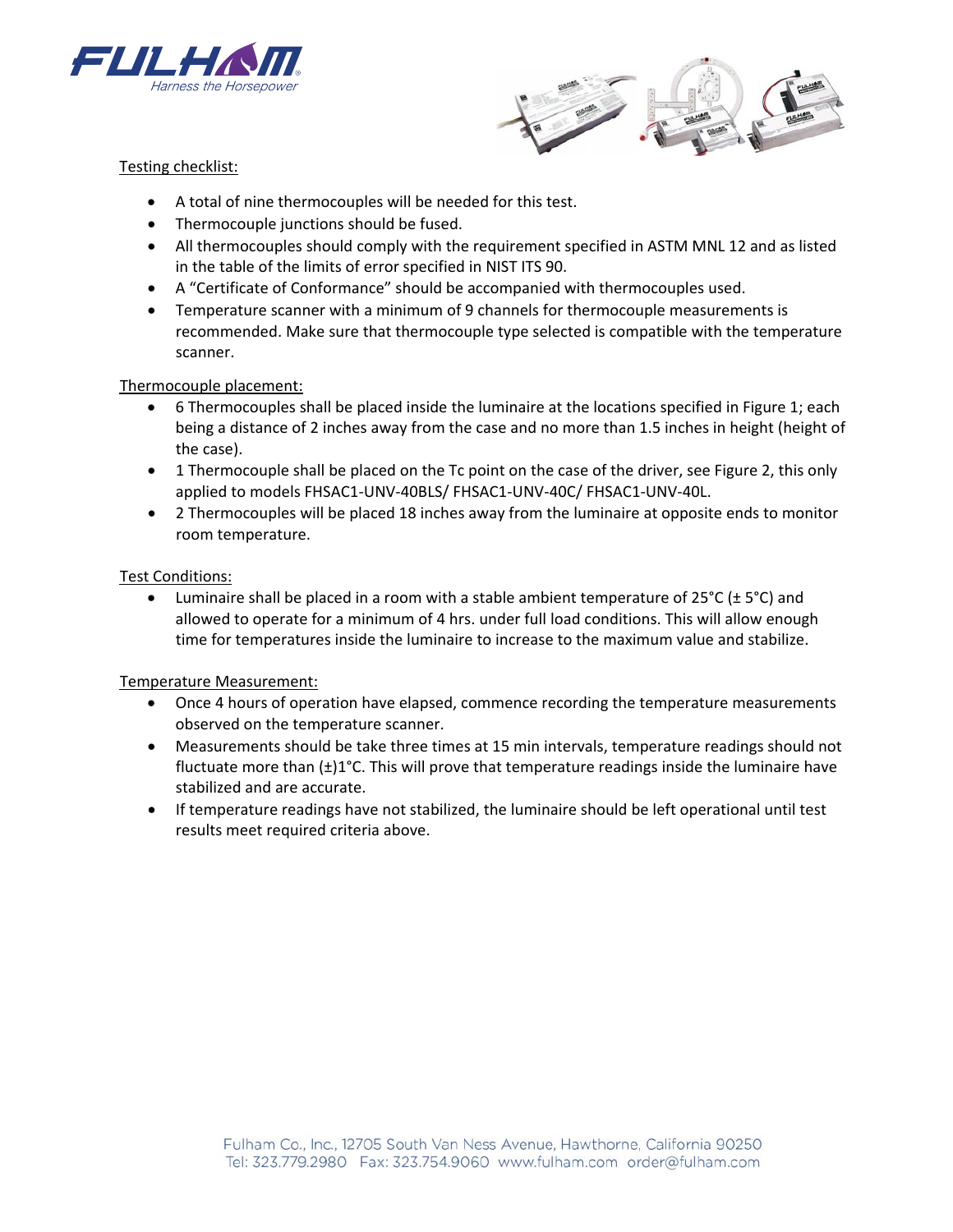



#### Results ‐ **Maximum Operating Room Temperature**:

- To obtain proper Maximum Operating Room Temperature, the following adjustments should be done:
	- o The thermocouple channel with the highest measured temperature reading shall be subtracted from [Maximum Ambient Rating] *[Maximum Ambient Rating] ‐ highest measured temperature = X***.**
	- o The value (*designated X*) shall then be added to the room temperature and this will give you the absolute maximum operating ambient condition of the luminaire *Room Temperature + X = Maximum Operating Room Temperature*

**Note:** Look for Maximum Ambient Rating from Table 1 for the specified model. The designated X can be negative, which means the highest measured temperature already exceeds the Maximum Ambient Rating. It will not affect the final calculations.

# Results ‐ **Minimum Operating Room Temperature**:

- To obtain proper Minimum Operating Room Temperature, the following adjustments should be done:
	- $\circ$  The [Minimum Ambient Rating] will be subtracted from the thermocouple channel with the lowest measured temperature reading
		- *Lowest measured temperature ‐[Minimum Ambient Rating] = X***.**
	- o The value (*designated X*) shall then be subtracted from the room temperature and this will give you the absolute minimum operating ambient condition of the luminaire *Room Temperature ‐ X = Minimum Operating Room Temperature*

**Note:** Look for Minimum Ambient Rating from Table 1 for the specified model. The designated X can be negative, which means the lowest measured temperature did not reach the Minimum Ambient Rating. It will not affect the final calculations.

#### Results ‐ **Maximum Tc Temperature**:

- The Tc measurements only apply to models where there is a Tc max rating in Table 1.
- The reading from the thermocouple channel on the driver Tc shall not exceed the Tc max showed in Table 1, there is no adjustment needed for whatever the room temperature is.

#### Warranty

- Judge Criteria
	- o **Operating Room Temperature shall fall within Minimum and Maximum Operating Room Temperatures values calculated above.**
	- o **The measured Tc shall not exceed the Tc maximum rating in Table 1.**
- Warranty will be considered void if a subtraction needs to be done for temperature adjustments, unless the OEM and End User(s) can guarantee that room ambient temperatures will be kept within limits. All testing data results, along with proof of testing method conformity, should be submitted to Fulham Co., Inc. for approval.